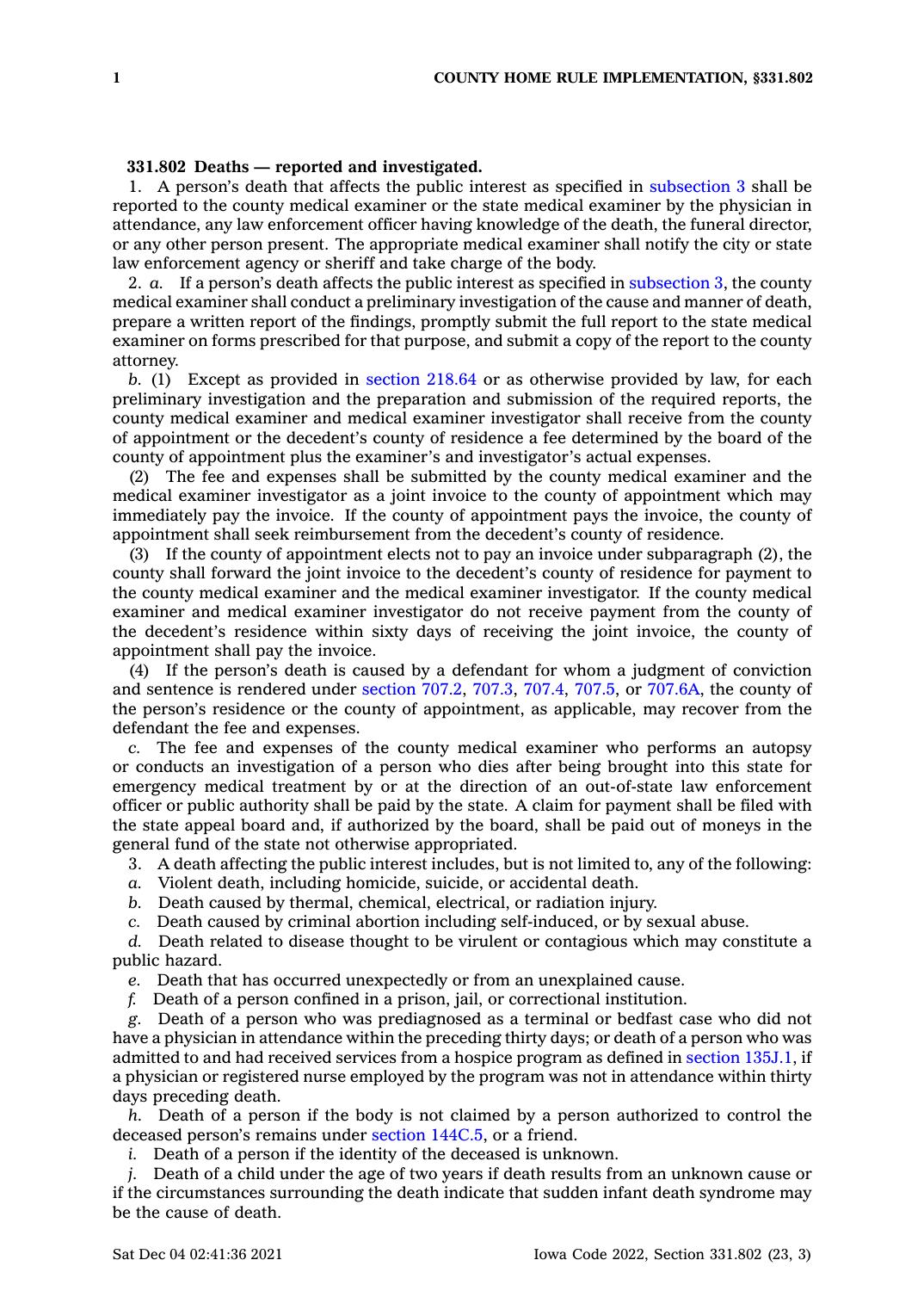## **§331.802, COUNTY HOME RULE IMPLEMENTATION 2**

*k.* Death of <sup>a</sup> person committed or admitted to <sup>a</sup> state mental health institute, <sup>a</sup> state resource center, or the state training school.

4. *a.* The county medical examiner shall conduct the investigation in the manner required by the state medical examiner and shall determine whether the public interest requires an autopsy or other special investigation. However, if the death occurred in the manner specified in [subsection](https://www.legis.iowa.gov/docs/code/331.802.pdf) 3, paragraph *"j",* the county medical examiner shall order an autopsy, claims for the payment of which shall be filed with the state appeal board and, if authorized by the board, shall be paid out of moneys in the general fund of the state not otherwise appropriated. In determining the need for an autopsy, the county medical examiner may consider the request for an autopsy from <sup>a</sup> public official or private person, but the state medical examiner or the county attorney of the county where the death occurred may require an autopsy except as provided in paragraph *"b"*.

*b.* If after the county medical examiner's or state medical examiner's investigation of <sup>a</sup> deceased child the medical examiner determines that the deceased child's cause and manner of death are obvious and there are no significant legal, medical, or investigative concerns by the medical examiner, social services, or law enforcement, an autopsy shall not be required under paragraph *"a"*.

*c.* The county medical examiner may refer <sup>a</sup> body for autopsy or further investigation pursuant to paragraph *"a"* to any facility accredited by the national association of medical examiners. The county shall pay to the receiving facility <sup>a</sup> fee equal to an autopsy fee established by the office of the state medical examiner by rule.

5. *a.* A person making an autopsy shall promptly file <sup>a</sup> complete record of the findings in the office of the state medical examiner and the county attorney of the county where death occurred and the county attorney of the county where any injury contributing to or causing the death was sustained.

*b.* A summary of the findings resulting from an autopsy of <sup>a</sup> child under the age of two years whose death occurred in the manner specified in [subsection](https://www.legis.iowa.gov/docs/code/331.802.pdf) 3, paragraph *"j",* shall be transmitted immediately by the physician who performed the autopsy to the county medical examiner. The report shall be forwarded to the parent, guardian, or custodian of the child by the county medical examiner or <sup>a</sup> designee of the county medical examiner, or through the infant's attending physician. A copy of the autopsy report filed with the county attorney shall be available to the parents, guardian, or custodian upon request.

6. The report of an investigation made by the state medical examiner or <sup>a</sup> county medical examiner and the record and report of an autopsy made under this [section](https://www.legis.iowa.gov/docs/code/331.802.pdf) or [chapter](https://www.legis.iowa.gov/docs/code//691.pdf) 691, shall be received as evidence in any court or other proceedings, except that statements by witnesses or other persons and conclusions on extraneous matters included in the report are not admissible. The person preparing <sup>a</sup> report or record given in evidence may be subpoenaed as <sup>a</sup> witness in any civil or criminal case by any party to the cause. A copy of <sup>a</sup> record, photograph, laboratory finding, or record in the office of the state medical examiner or any medical examiner, when attested to by the state medical examiner or <sup>a</sup> staff member or the medical examiner in whose office the record, photograph, or finding is filed, shall be received as evidence in any court or other proceedings for any purpose for which the original could be received without proof of the official character of the person whose name is signed to it.

7. In case of <sup>a</sup> sudden, violent, or suspicious death after which the body is buried without an investigation or autopsy, the county medical examiner, upon being advised of the facts, shall notify the county attorney. The county attorney shall apply for <sup>a</sup> court order requiring the body to be exhumed in accordance with [chapter](https://www.legis.iowa.gov/docs/code//144.pdf) 144. Upon receipt of the court order, an autopsy shall be performed by <sup>a</sup> medical examiner or by <sup>a</sup> pathologist designated by the medical examiner and the facts disclosed by the autopsy shall be communicated to the court ordering the disinterment for appropriate action.

8. Where donation of the remains of the deceased to <sup>a</sup> medical school or similar institution equipped with facilities to perform autopsies is provided by will or directed by the person authorized to control the deceased person's remains under section [144C.5](https://www.legis.iowa.gov/docs/code/144C.5.pdf), any autopsy under this [section](https://www.legis.iowa.gov/docs/code/331.802.pdf) shall be performed at the direction of the school or institution, and in such <sup>a</sup> manner as to further the purpose of the donation, while serving the public interest.

9. If an autopsy is ordered under this [section](https://www.legis.iowa.gov/docs/code/331.802.pdf), the county shall reimburse the funeral